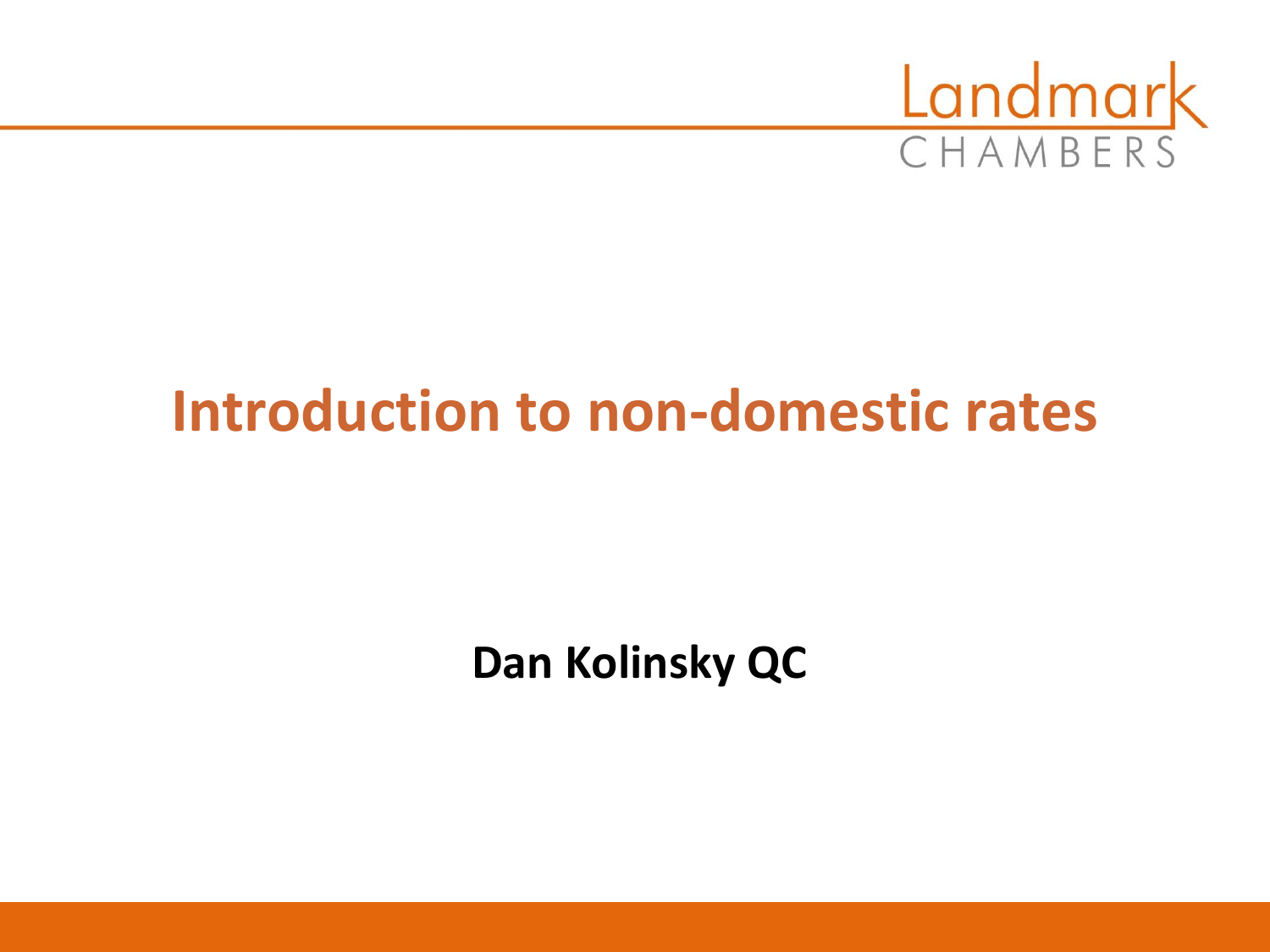Stage  $1 - 1601 - 1966 -$  incremental development of local tax centred on the occupation of property

Stage 2 – General Rate Act 1967 –consolidation masterpiece described in Ryde on Rating (13th edition; 1976) :

"it consolidates practically the whole of statute law on rating in force at the date it was enacted, bringing into a single statute more than thirty statutes from the Poor Relief Act 1601 to the Local Government Act 1966".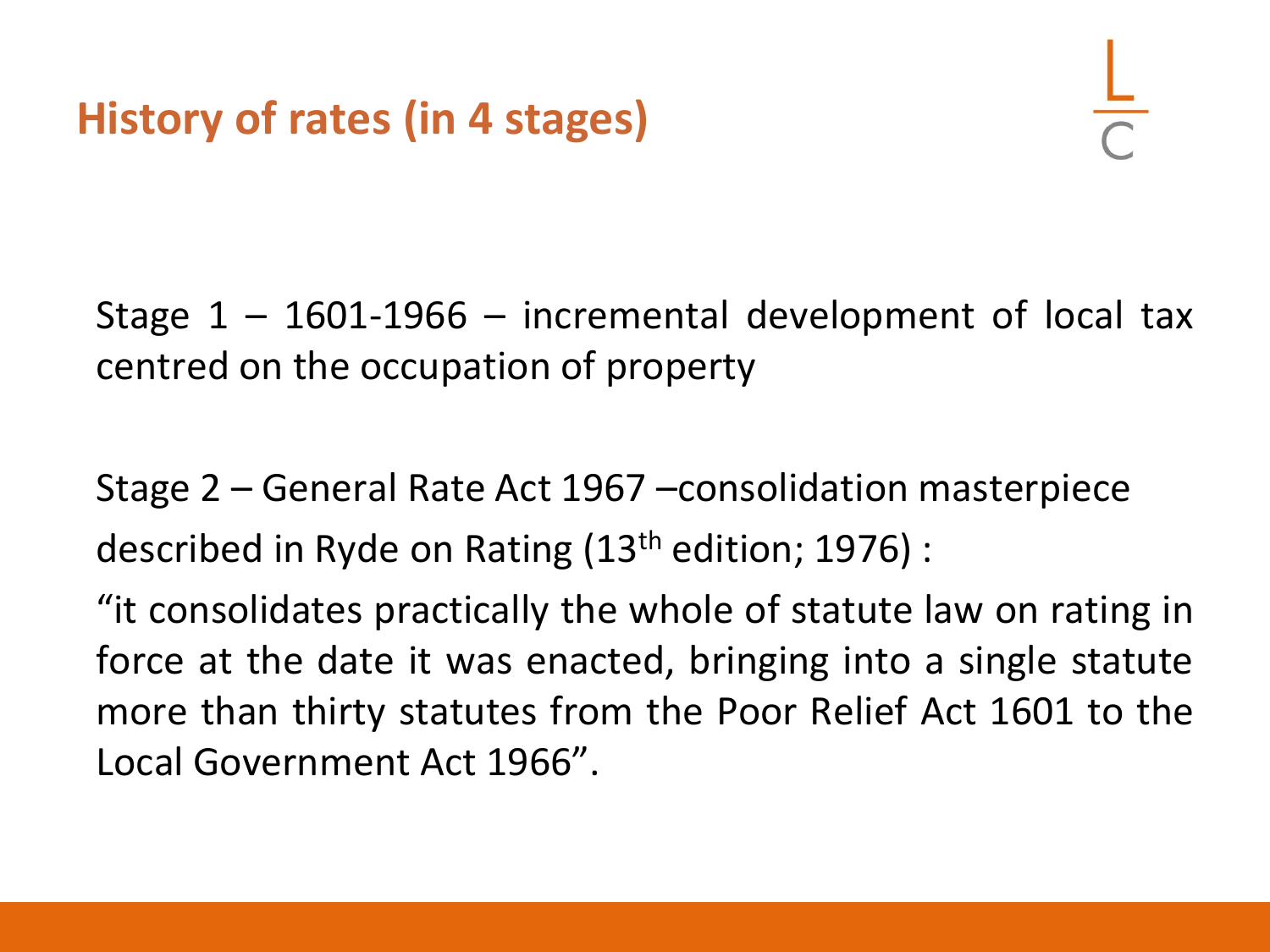**Introduction to rates (in 4 stages)** 

- Stage 3 The Tearing up of the consolidation masterpiece (aka – The Local Government Finance Act 1988)
	- abolition of the local authority's role in setting the rate applicable to non-domestic property and its replacement with a uniform business rate set by the Secretary of State.
	- rating legislation was re-written in a way which conferred broad enabling powers on central government.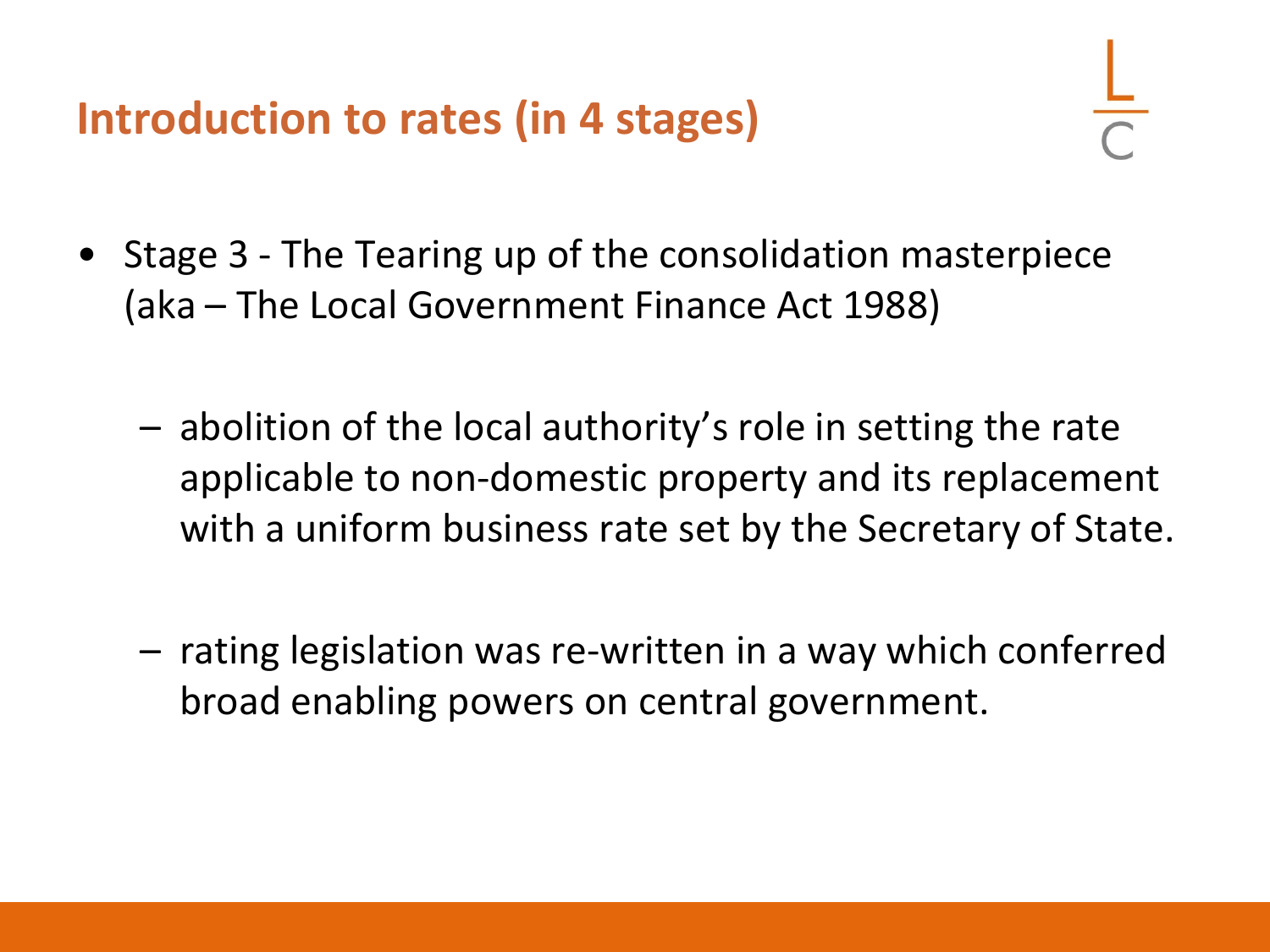## **History of rates (in 4 stages) LGFA 1988 – basic structure**

rating lists every 5 years (1990 onwards but 2010 list extended to 7)

Section 41 – VO duty to compile and maintain rating list

Section 43 liability for occupied hereditaments (imposed on rateable occupier)

Section 45 liability in respect of unoccupied hereditaments shown in rating list (imposed on owner – i.e. person entitled to possession)

NB- daily rate –one right answer for each day

Section 55 – enabling provision for proposals to alter the rating list (NB – collection and enforcement of rates is the job of billing authority; it proceeds on the basis that the list is correct and cannot be challenged – see reg 23 of NDR (C&E) (LL) Regs 1989/1058)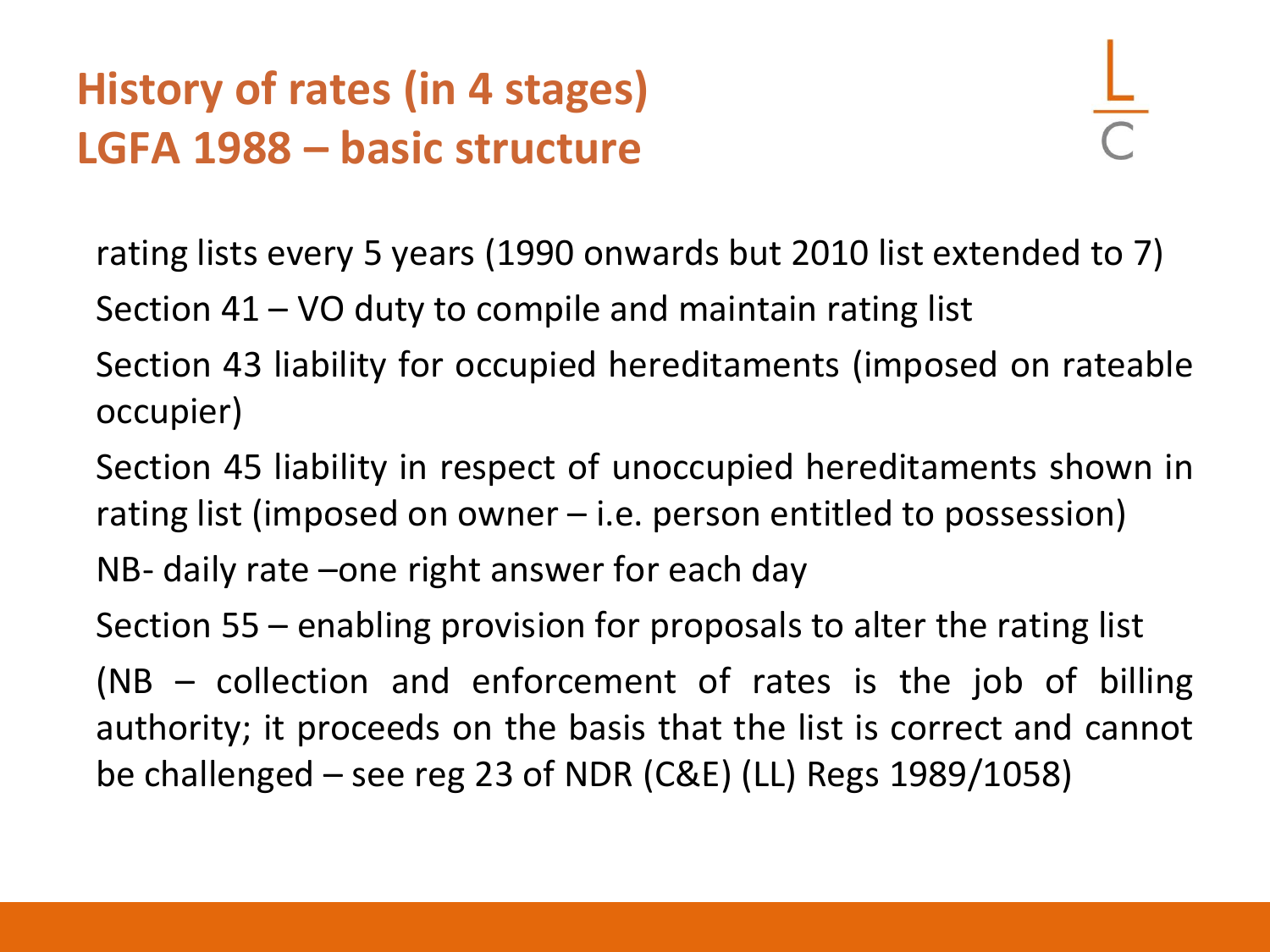# **History of rates in 4 stages Stage 4 – the gathering (perfect) storm**

- Stage 4 –inadequate legislative framework strained by:-
	- Full rates payable on unoccupied rates Rating (Empty Properties) Act 2007 (subject to exemption provisions in 2008/386 Regs)
	- Increasing financial incentive for local authorities to participate in the system (rates retention) (LGFA 2012)
	- Turbulent economic conditions so rateable value determined by reference to (and locked into) different economic conditions (exacerbated by extension of 2010 rating list by 2 years to 2017)
	- Appeal system at valuation tribunal under strain
	- process for making alterations to rating list (now) subject of controversial reform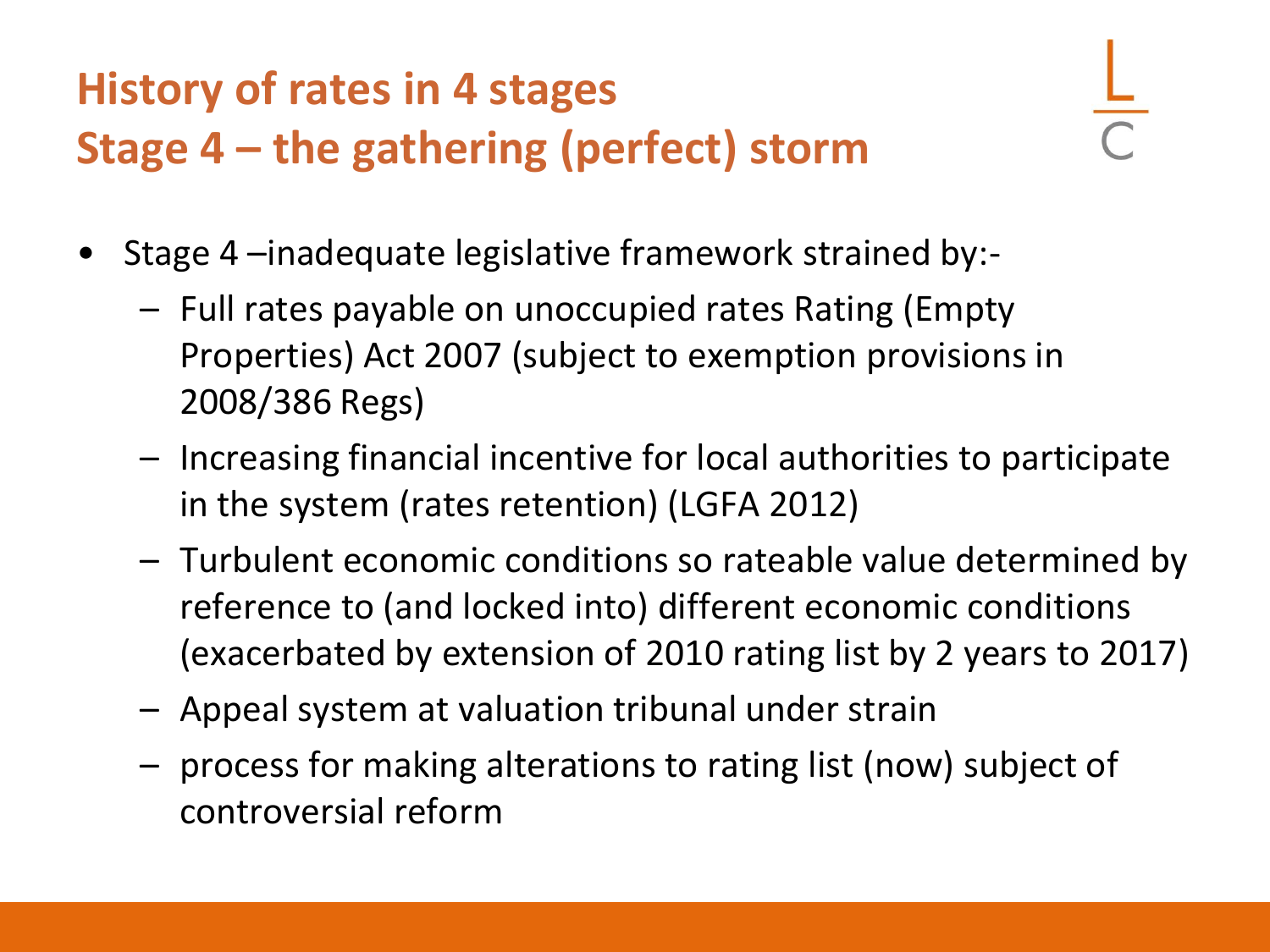**"The law of rating is statutory and ancient, going back even before the Poor Relief Act 1601. ……. the body of statute law has shown extraordinary stability…….. This slow and steady process of evolution means that there is a large volume of case law, some of it quite old, which is still relevant to the understanding of the principles underlying the modern law"** Williams (Valuation Officer) v Scottish & Newcastle Retail Ltd Allied Domecq Retailing Ltd [2001] R.A. 41; Robert Walker LJ at paragraph 17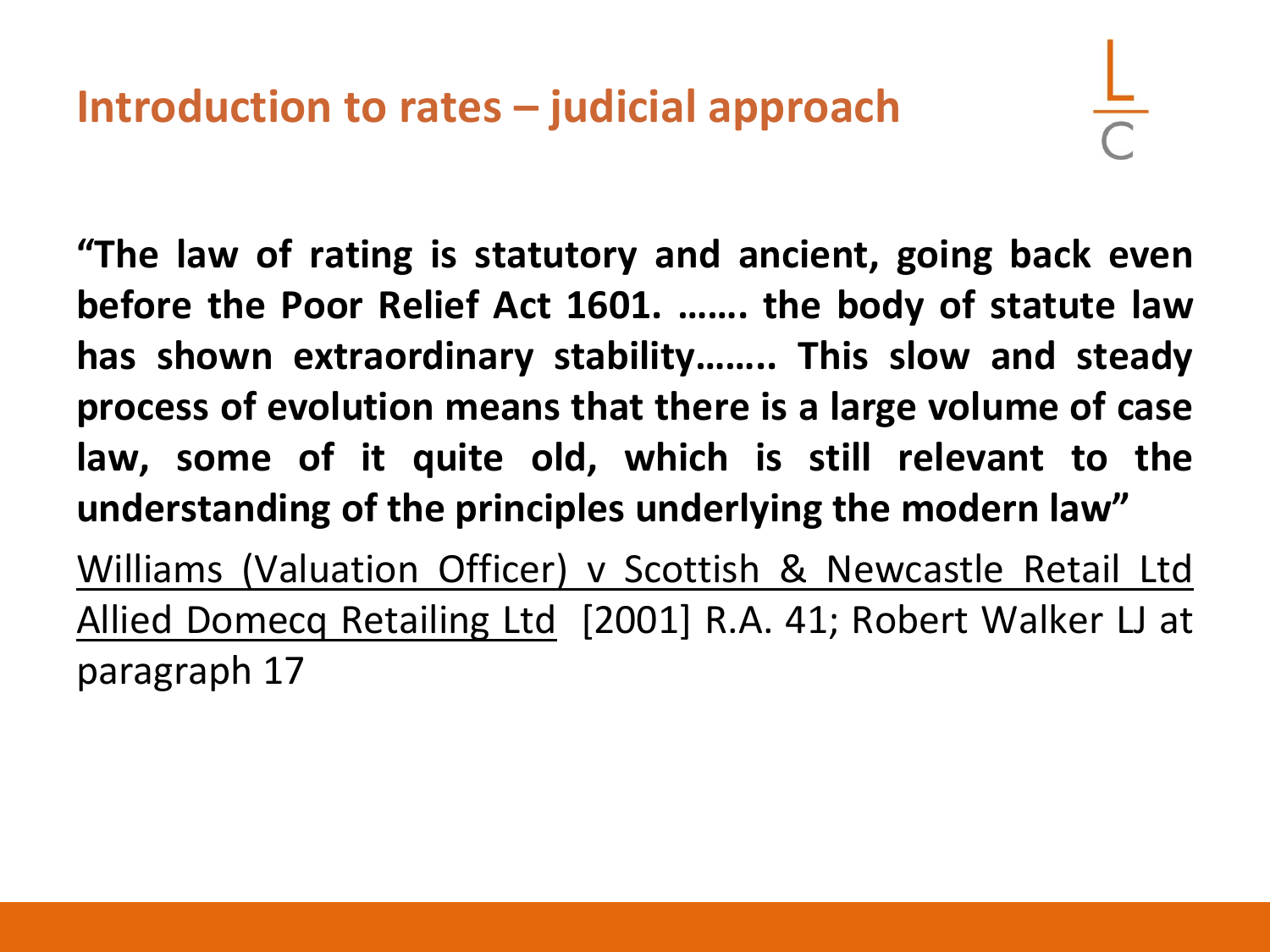#### **"weighty volume of judge-made law which underlies the modern legislation………**

[body] of law which, although in principle wholly statutory, owe[s] much to judicial activity in building on fairly primitive statutory foundations, and (to alter the metaphor) still carry the "intellectual freight which was carried by words or phrases in earlier … legislation"……... in rating.. it is necessary to pay close attention to the way in which successive generations of judges have interpreted and applied the hallowed language of the statute ……. However respect for 'intellectual freight' from earlier centuries must not be carried too far.".

Robert Walker LJ in Scottish & Newcastle [2001] R.A. 41 at paragraphs 54-56: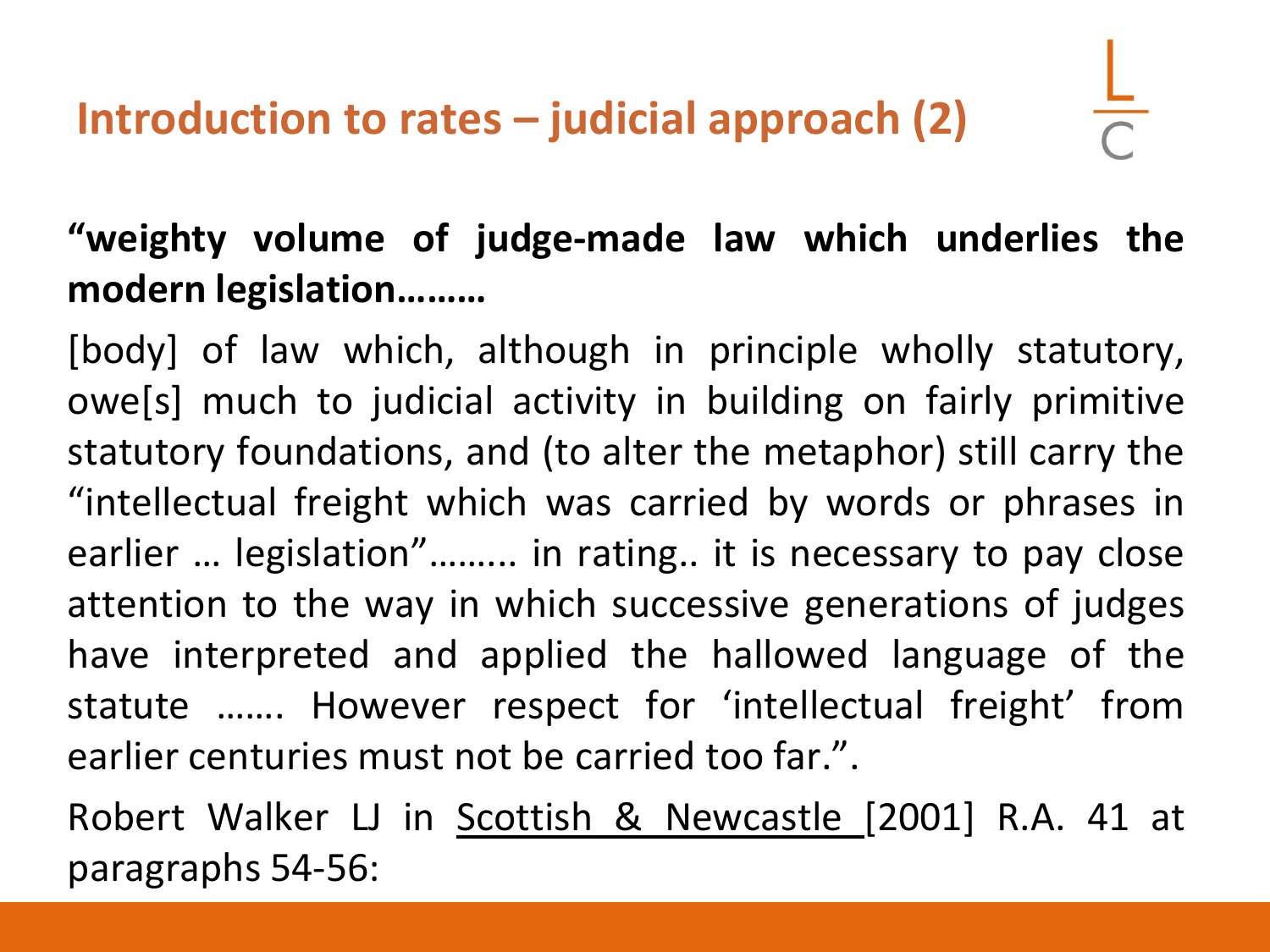

# **Key Concepts**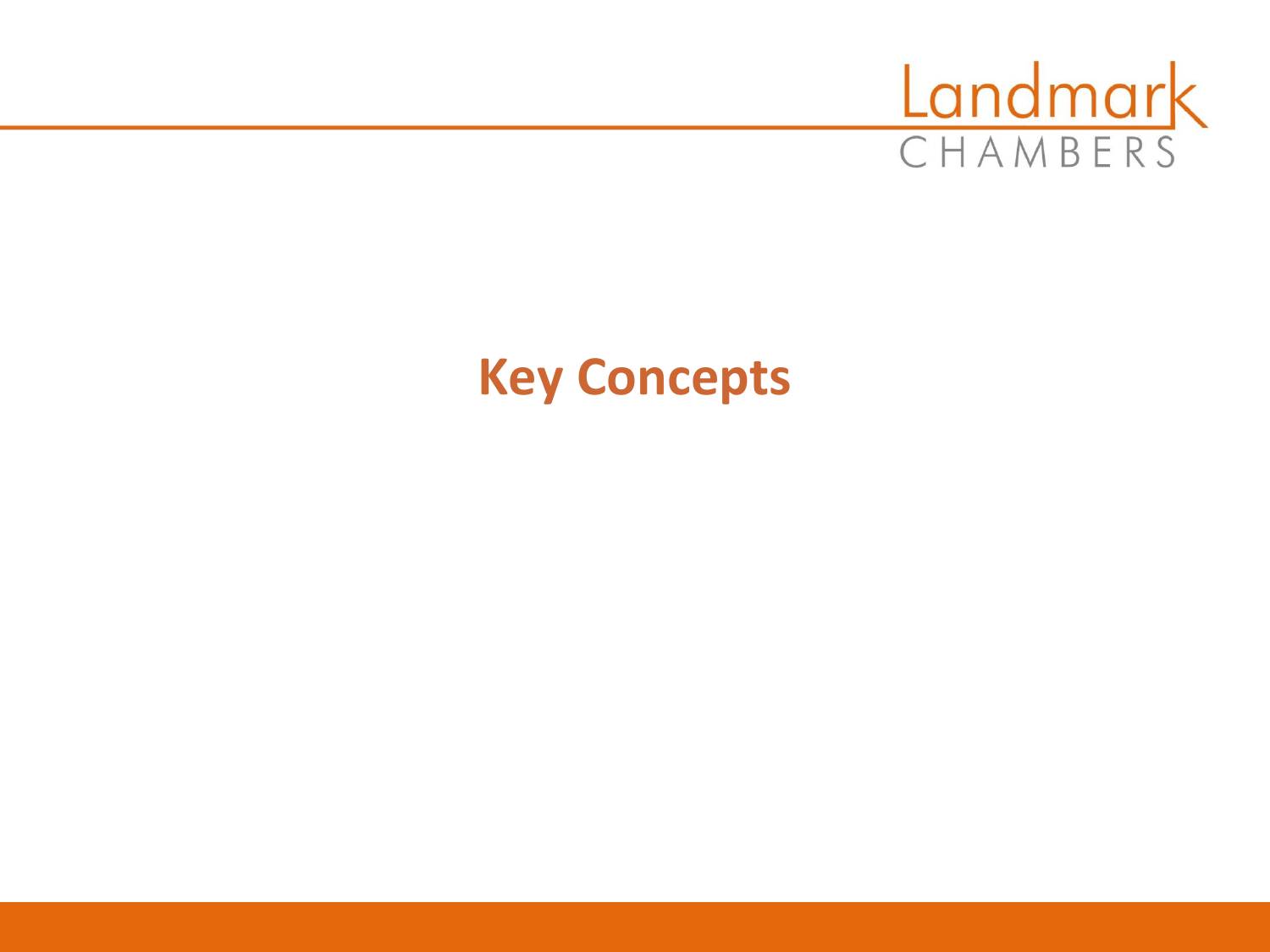#### **the hereditament**

Hereditament under LGFA 1988

Section 64(1) provides that:

"A hereditament is anything, which by virtue of the definition in section 115(1) of the 1967 Act, would have been a hereditament for the purposes of the Act had this Act not been passed".

Section 115 of the 1967 Act "hereditament" means property which is or may become liable to a rate, being a unit of such property which is or would fall to be, shown as a separate item in the valuation list"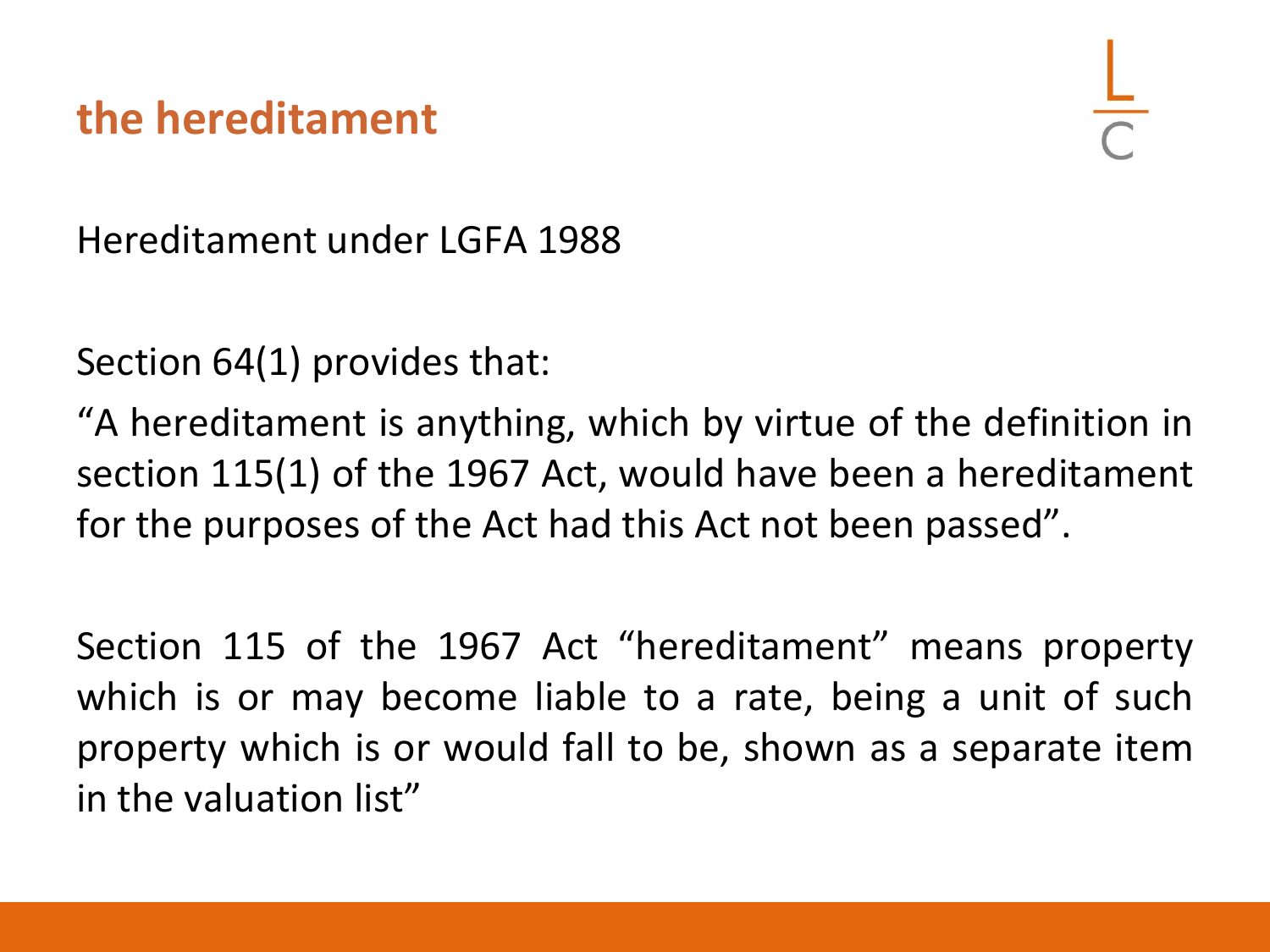# **Judicial Observations on s.115 of the GRA 1967**

Sedley LJ in Vtesse Networks Ltd v Bradford (VO) [2006] EWCA Civ 1339 at paragraph 40:

"The key to the apparently circular definition given by s.115(1) of the General Rate Act 1967 , which defines a hereditament by its liability to rating, is that it assumes and relies on an existing fund of knowledge of what is and is not capable of being shown as a separate item in the valuation list".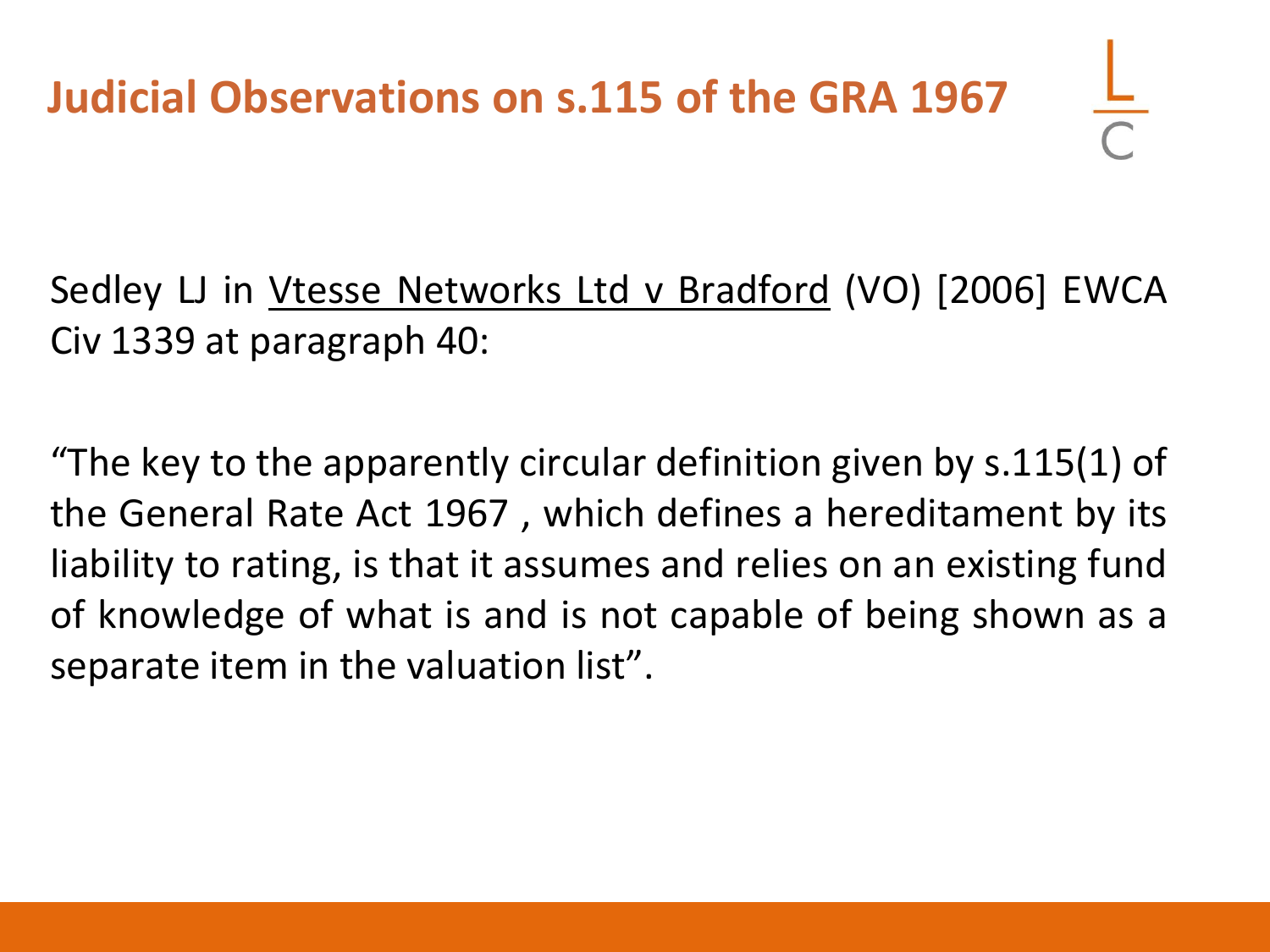**Supreme Court in Woolway**

Lord Sumption at [12]

- 1. Primary test geographical "visual or cartographical unity"
- 2. Functional test may enable two geographical distinct spaces to be treated as one but must be "where the use of one is necessary to the effectual enjoyment of the other"
- 3. Whether necessary depends not on the business needs but the "objectively ascertainable character of the subjects"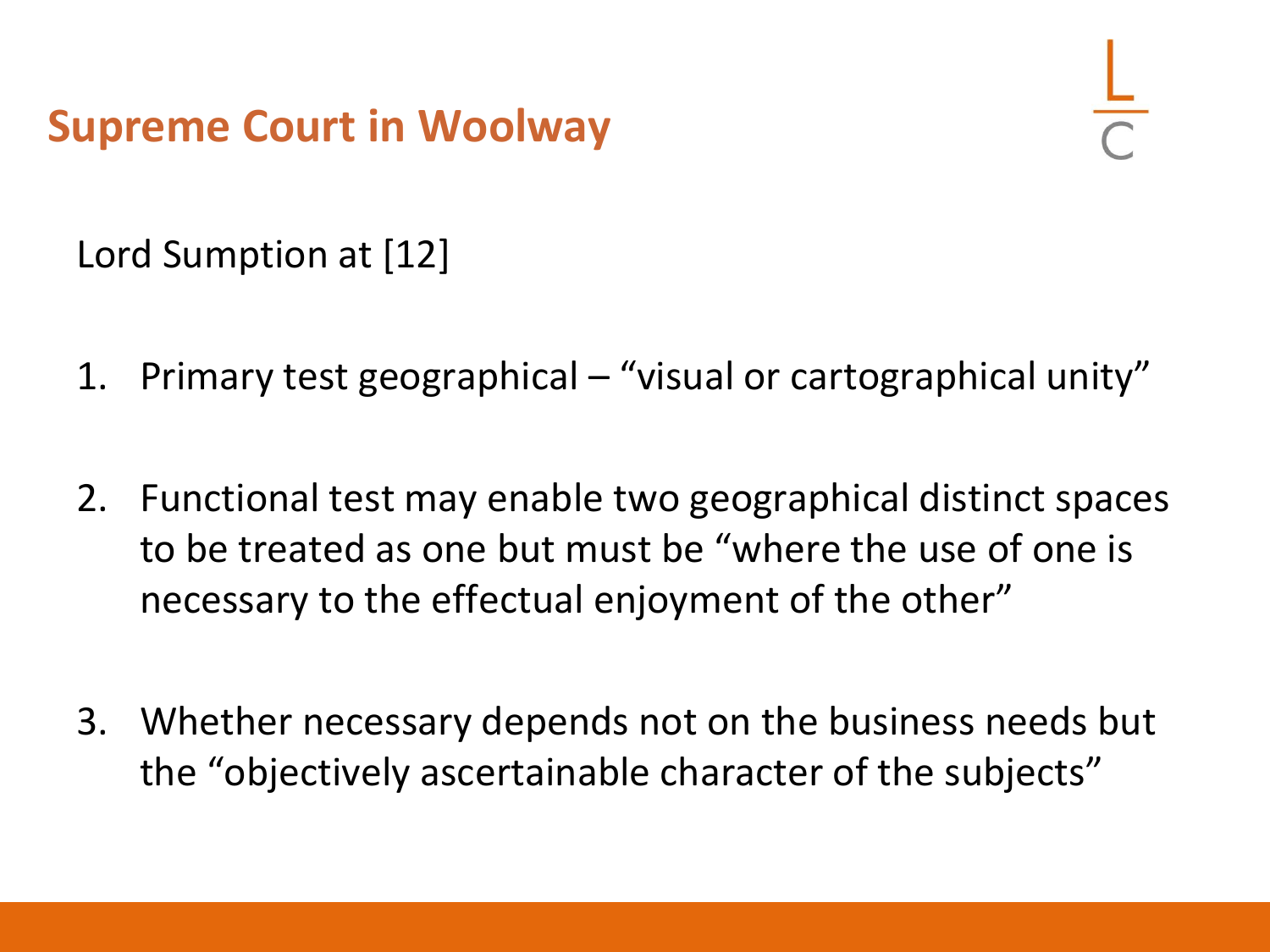### **Rateable value**

- Prescribed assumptions for valuation set out in ss.56 and schedule 6 of the LGFA 1988
	- Rent vacant and to let (hypothetical tenancy from year to year with reasonable prospect of continuance)
	- $-$  Three assumptions in para 2(1)
	- Economic conditions at AVD
	- Physical conditions at material day
	- Value *rebus sic stantibus* (as it stands and in same mode and category of occupation)
	- Take account of "essential"; disregard "accidental" (Dawkins (VO) v Ash Brothers and Heaton Ltd [1969] 2 AC 336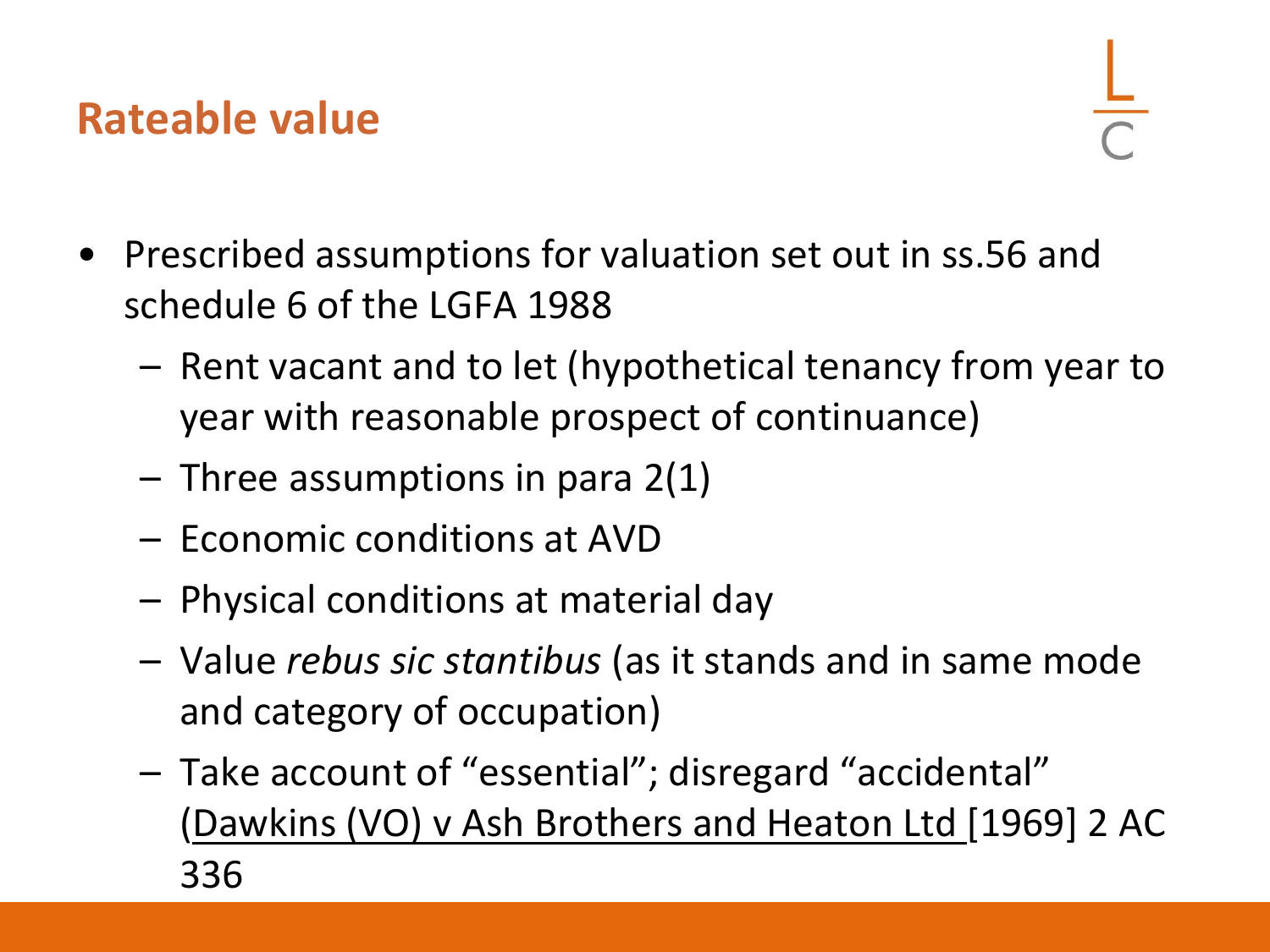#### **Methods of valuation**

- Rental valuation based on comparable evidence
- Comparable settlements (is there a tone of the list?)
- Receipts and expenditure (R&E)
- Contractors' basis (CB) must use prescribed decap rate (at stage 4)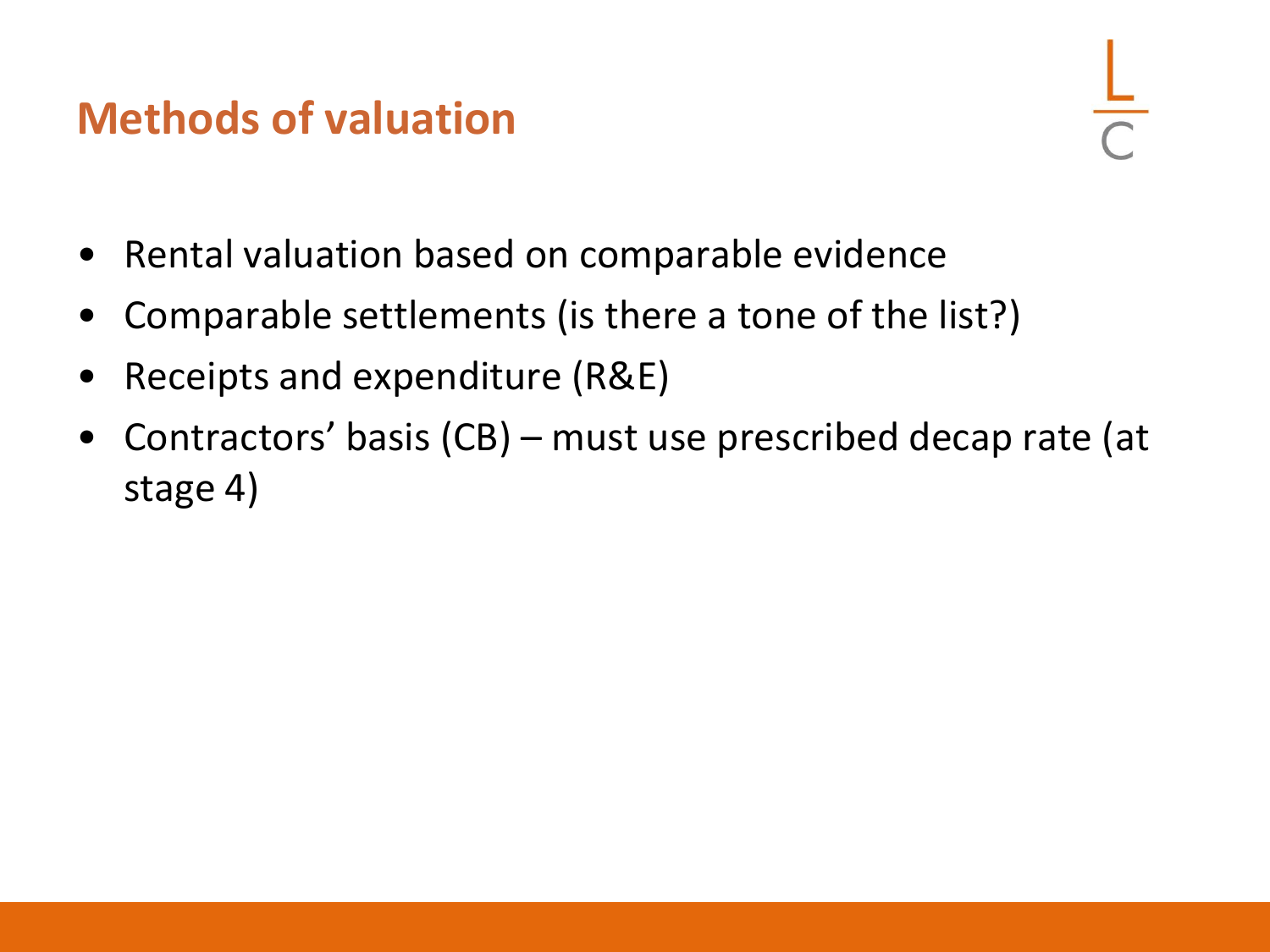### **Rates payable**

- RV x multiplier
- Adjust for transitional relief
- Also apply any reliefs or exemptions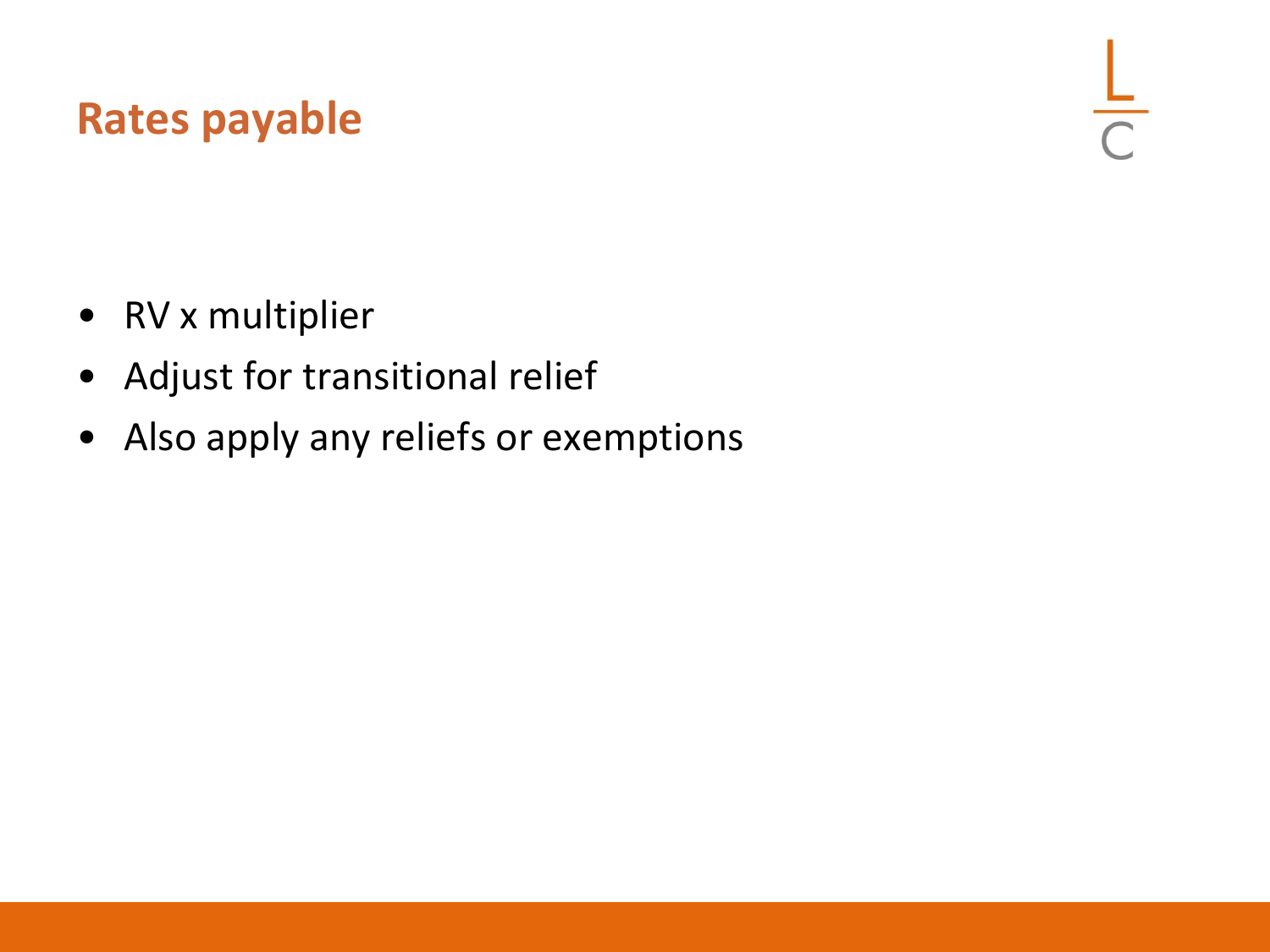## **Exemptions**

From occupied rates:

- Schedule 5 contains extensive provisions carried over from the past (so continuing relevance of caselaw) relating to:
	- Agricultural land and buildings
	- Fish farming
	- Place of public religious worship (must be public see Gallagher (VO) v Church of Jesus Christ of Latter-day Saints [2008] 1 W.L.R. 1852) and related religious exemptions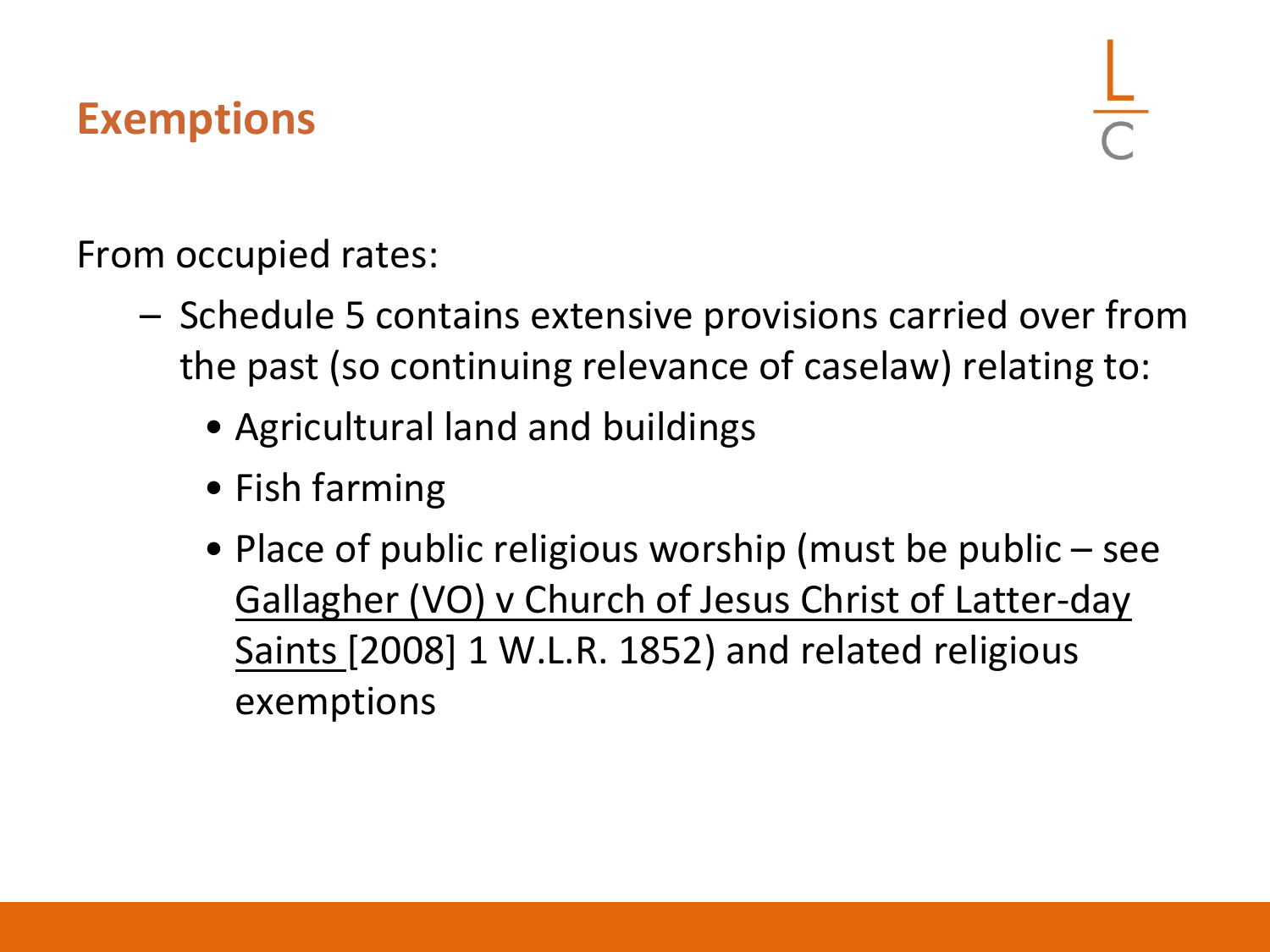# **Exemptions (2)**

- **Trinity House**
- **Sewers**
- **Drainage**
- Parks
- Property used for disabled persons
- Air-raid protection works
- Road crossings over watercourses
- Properties used for road user charging schemes
- Hereditaments occupied for purposes of visiting armed forces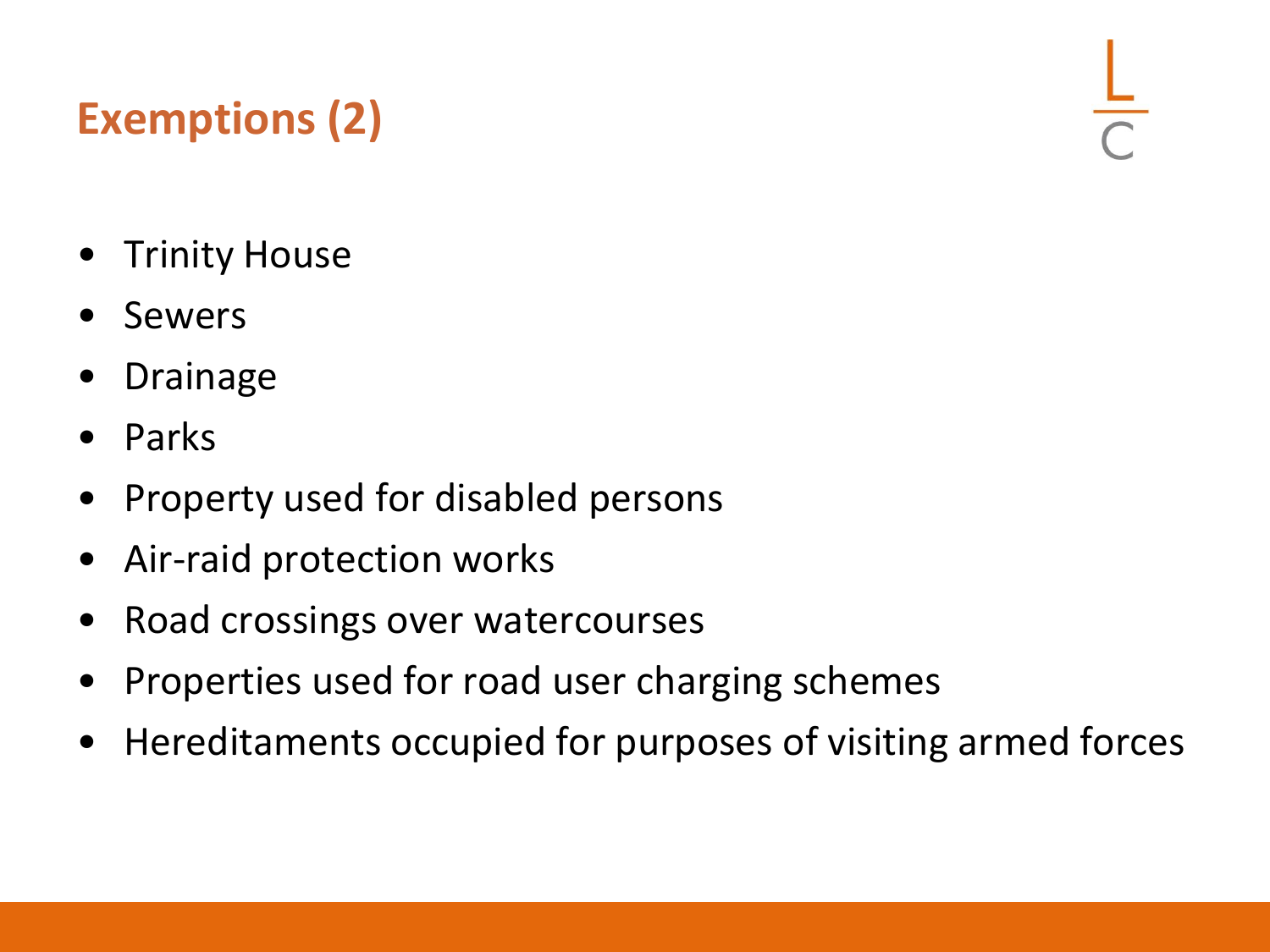## **Reliefs**

- Charitable relief mandatory (S.43(6) "wholly or mainly used for charitable purposes")
	- Note use must directly facilitate charitable purpose (see Oxfam v Birmingham City Centre [1976] AC 126)
	- Extent of use is relevant see Kenya Aid Programme v Sheffield City Council [2014] QB 62
- Rural shops with low rateable value
- Small business relief
- Stud farms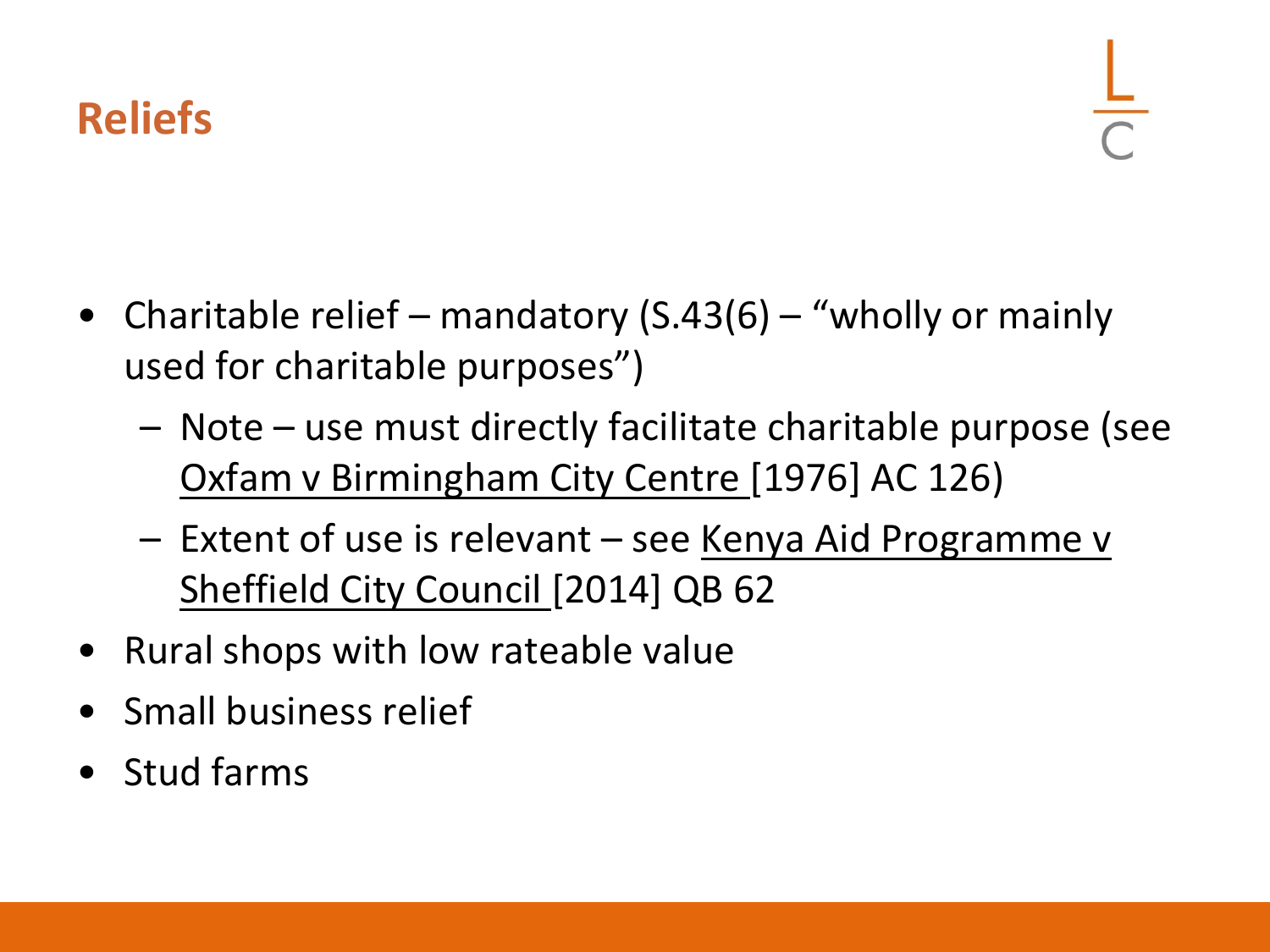#### **Unoccupied rates**

- Rules contained in 2008 Regulations govern whether or not property is "prescribed hereditament" for purpose of s.45 LGFA 88
	- Unoccupied rate is now 100%
	- 3 months grace (for offices)
	- 6 months grace for industrial properties
	- Period of (rateable) occupation for six weeks triggers fresh period of entitlement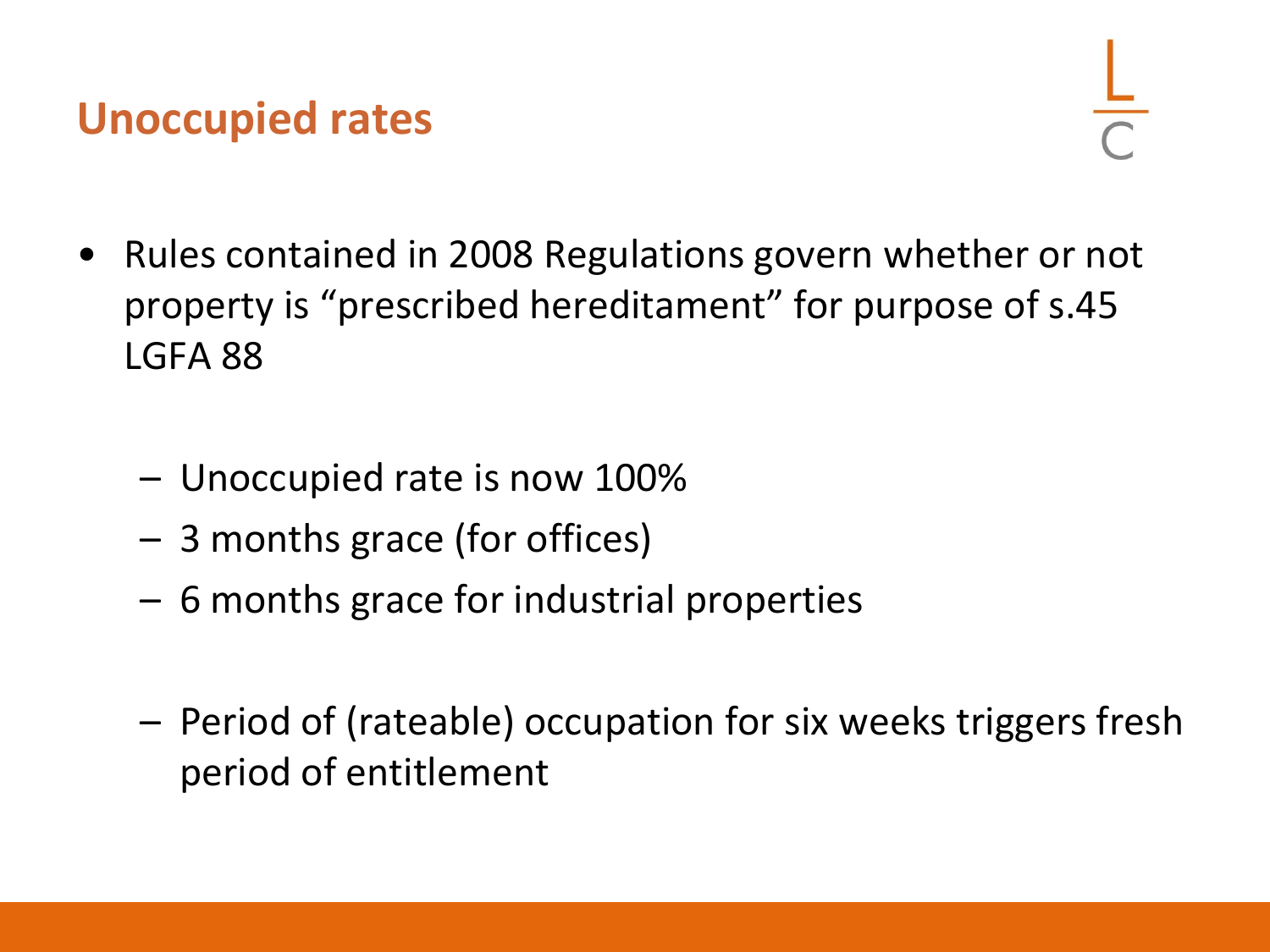



Six week rule:

leads to the "reversal of usual roles" in the argument about whether occupation is taking place - HHJ Jarman in Makro Properties Limited v Nuneaton & Bedworth Borough Council [2012] RA 285 at [4].

Makro creates an open backdoor for rates mitigation strategies

s.66A of LGFA contains power to create a legislative solution to rates mitigation (not yet exercised)